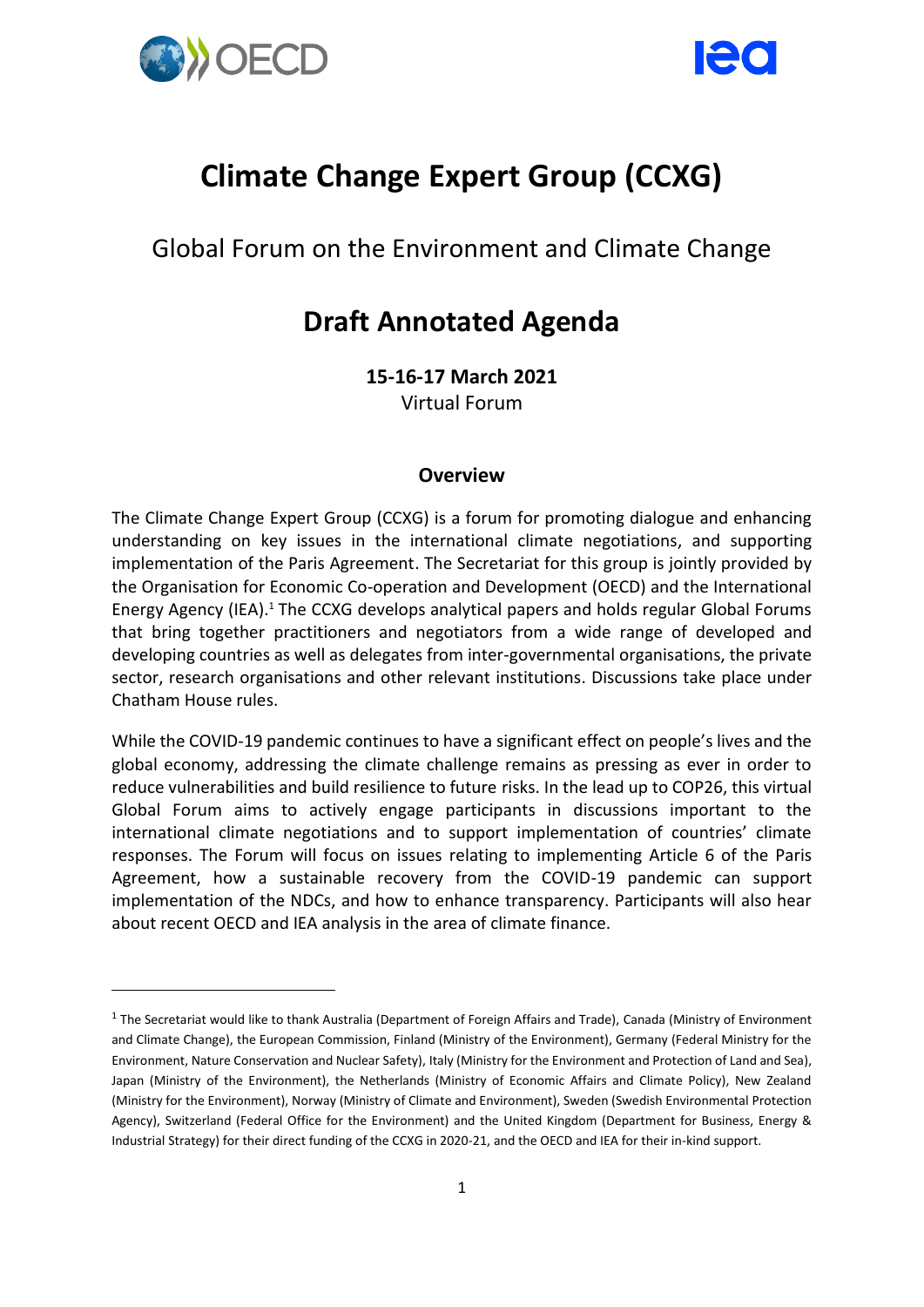



### **Agenda**

| <b>15 MARCH 2021</b> |                                                                                                                                                               |
|----------------------|---------------------------------------------------------------------------------------------------------------------------------------------------------------|
| 12:30 - 13:00 CET    | <b>Welcome and opening</b>                                                                                                                                    |
| $13:00 - 14:30$ CET  | Session 1<br>Implementing Article 6.4: Design options and the role of different actors in<br>the possible transition of CDM activities                        |
| $14:30 - 14:45$ CET  | <b>Break</b>                                                                                                                                                  |
| $14:45 - 16:15$ CET  | Session 2<br>Implementing Article 6.4: Options for the Host Party relating to the<br>registration of any transitioning CDM activities, and for new activities |

| <b>16 MARCH 2021</b> |                                                                                              |
|----------------------|----------------------------------------------------------------------------------------------|
| 13:00 - 14:30 CET    | Session 3<br><b>Implementing Article 6.4: Options for baseline methodological approaches</b> |
| $14:30 - 14:45$ CET  | <b>Break</b>                                                                                 |
| 14:45 - 16:30 CET    | Session 4<br><b>Sustainable COVID-19 recovery and implications for NDCs</b>                  |

| <b>17 MARCH 2021</b> |                                                                                                                                            |
|----------------------|--------------------------------------------------------------------------------------------------------------------------------------------|
| $13:00 - 14:00$ CET  | Session 5                                                                                                                                  |
|                      | OECD and IEA presentation of recent work on climate finance                                                                                |
| $14:00 - 14:15$ CET  | <b>Break</b>                                                                                                                               |
| $14:15 - 16:15$ CET  | Session 6                                                                                                                                  |
|                      | Electronic reporting of information to the UNFCCC: Possible lessons from<br>current reporting experience and formats for Articles 6 and 13 |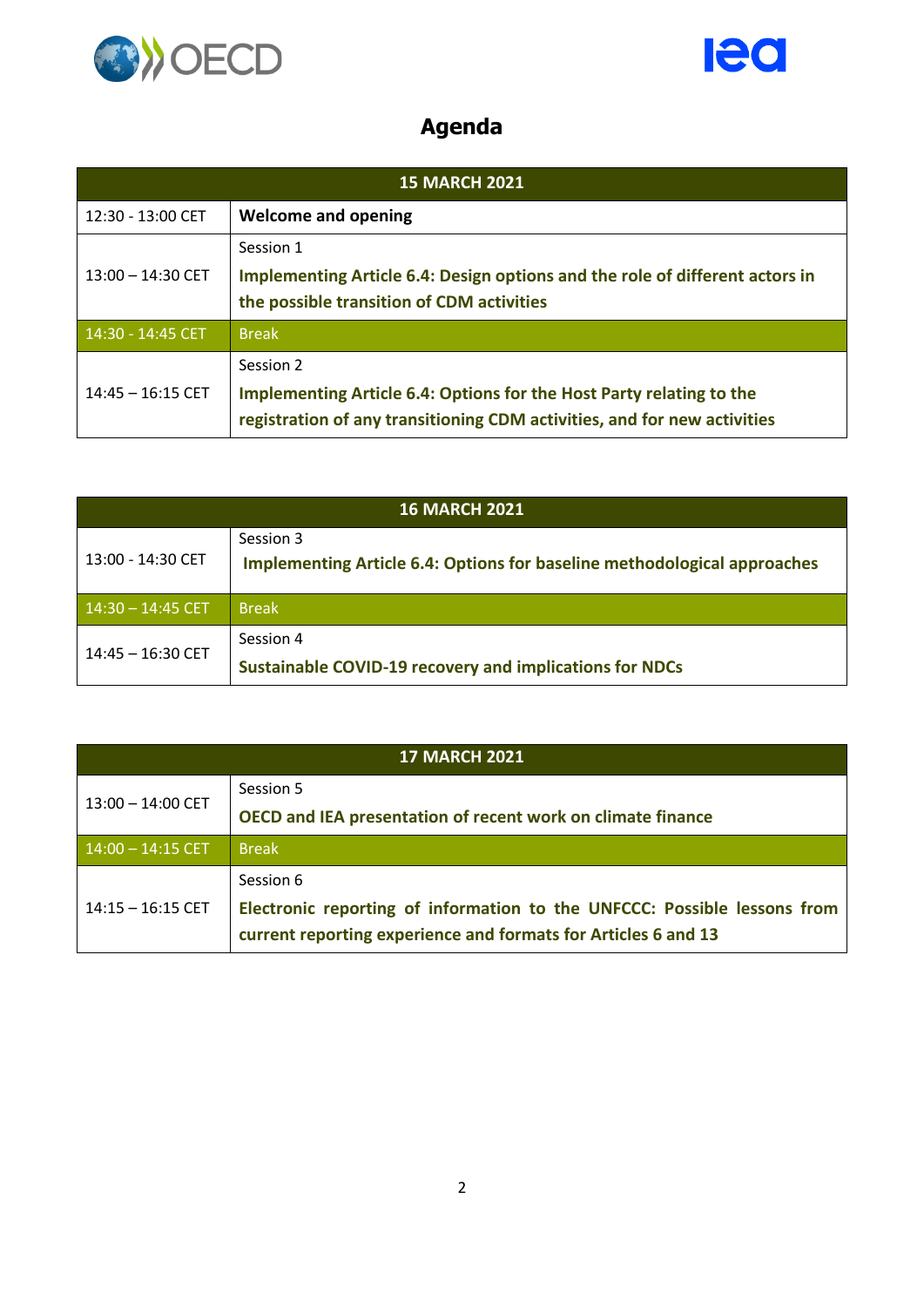



#### *Annotated agenda* **Monday 15 March 2021**

| $12:30 - 13:00$ CET | <b>Welcoming remarks</b>              |
|---------------------|---------------------------------------|
| Remarks             | Helen Plume, CCXG Chair               |
|                     | Mechthild Wörsdörfer, IEA             |
|                     | Rodolfo Lacy, OECD                    |
|                     | Alyssa Ng, Singapore, CGE Secretariat |

| $13:00 - 14:30$ CET     | Session 1: Implementing Article 6.4: Design options and the role of different actors in<br>the possible transition of CDM activities                                                                                                                                                                                                                                                                                                                                                                                                                                                                                                                                                                                                                                                           |
|-------------------------|------------------------------------------------------------------------------------------------------------------------------------------------------------------------------------------------------------------------------------------------------------------------------------------------------------------------------------------------------------------------------------------------------------------------------------------------------------------------------------------------------------------------------------------------------------------------------------------------------------------------------------------------------------------------------------------------------------------------------------------------------------------------------------------------|
| Focus                   | The possible transition of CDM activities to the Article 6.4 mechanism was among the<br>unresolved issues of Article 6 negotiations at COP25. Several actors at both the<br>international level and national level will need to be involved in the possible transition.<br>However, the role of and work needed by each actor are currently unclear since the rules,<br>modalities and procedures for Article 6 have not yet been agreed. Different design options<br>will have different implications for the possible transition. In this session, speakers and<br>participants are invited to discuss the possible interaction between different actors, and<br>different options for the design of the possible transition of CDM activities, and exchange<br>views on their implications. |
| Relevant<br>documents   | "Operationalising the Article 6.4 mechanism: options and implications of CDM activity<br>transition and new activity registration", L. Lo Re and J. Ellis (2021, draft)<br>"Designing the Article 6.4 mechanism: Assessing selected baseline approaches and<br>$\bullet$<br>their implications", L. Lo Re, J. Ellis, M. Vaidyula, A. Prag (2019)                                                                                                                                                                                                                                                                                                                                                                                                                                               |
| Co-Facilitators         | Gebru Jember Endalew, Ethiopia and LDC Group<br>Hyunsoo Yun, Republic of Korea                                                                                                                                                                                                                                                                                                                                                                                                                                                                                                                                                                                                                                                                                                                 |
| Speakers                | Luca Lo Re, CCXG/IEA<br>Sandra Greiner, The Gambia<br>Duan Maosheng, Tsinghua University China<br>Simon Fellermeyer, Switzerland                                                                                                                                                                                                                                                                                                                                                                                                                                                                                                                                                                                                                                                               |
| Discussion<br>questions | How could the interaction between different actors (e.g. CMA, CMP, 6.4EB, CDM EB,<br>1.<br>host Parties, etc.) affect the ease of a possible transition?<br>What are the implications of different design options on the possible transition?<br>2.                                                                                                                                                                                                                                                                                                                                                                                                                                                                                                                                            |

**14:30 – 14:45 CEST Break**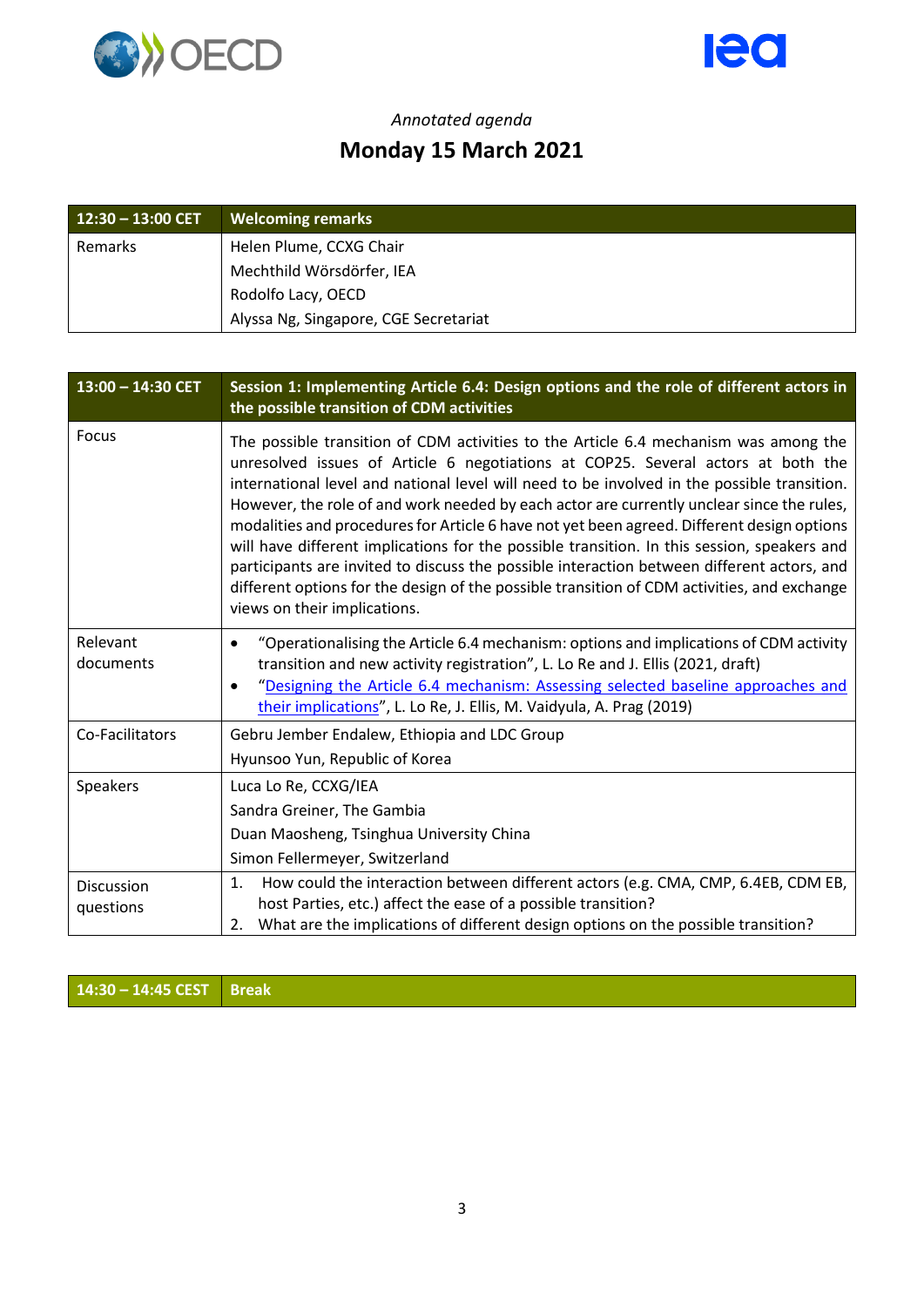



| $14:45 - 16:15$ CET     | Session 2: Implementing Article 6.4: Options for the Host Party relating to the<br>registration of any transitioning CDM activities, and for new activities                                                                                                                                                                                                                                                                                                                                                                                                                                                                                                            |
|-------------------------|------------------------------------------------------------------------------------------------------------------------------------------------------------------------------------------------------------------------------------------------------------------------------------------------------------------------------------------------------------------------------------------------------------------------------------------------------------------------------------------------------------------------------------------------------------------------------------------------------------------------------------------------------------------------|
| Focus                   | The context for Host Party participation in the CDM and Article 6.4 is different. The<br>situation of different Host Parties also varies widely between different countries, e.g. in<br>terms of number of domestic CDM activities that could potentially transition.<br>Furthermore, the extent of any modification of domestic procedures (e.g. to approve<br>activities) for the CDM and for Article 6.4 may also vary widely between different<br>countries. In this session, participants will discuss the tasks that are needed in order to<br>participate in Article 6.4, and whether some work could be started before the adoption of<br>rules for Article 6. |
| Relevant<br>documents   | "Operationalising the Article 6.4 mechanism: options and implications of CDM activity<br>transition and new activity registration", L. Lo Re and J. Ellis (2021, draft)<br>"Designing the Article 6.4 mechanism: Assessing selected baseline approaches and<br>$\bullet$<br>their implications", L. Lo Re, J. Ellis, M. Vaidyula, A. Prag (2019)                                                                                                                                                                                                                                                                                                                       |
| Co-Facilitators         | Gebru Jember Endalew, Ethiopia and LDC Group<br>Hyunsoo Yun, Republic of Korea                                                                                                                                                                                                                                                                                                                                                                                                                                                                                                                                                                                         |
| Speakers                | Jane Ellis, CCXG/OECD<br>MJ Mace, AOSIS<br>Martin Hession, European Commission<br>Ayman Shasly, Saudi Arabia                                                                                                                                                                                                                                                                                                                                                                                                                                                                                                                                                           |
| Discussion<br>questions | 1. What actors, procedures, standards and infrastructure are needed to register<br>transitioning or new activities in the Article 6.4 mechanism?<br>2. What work is needed by each actor involved and when could it start?                                                                                                                                                                                                                                                                                                                                                                                                                                             |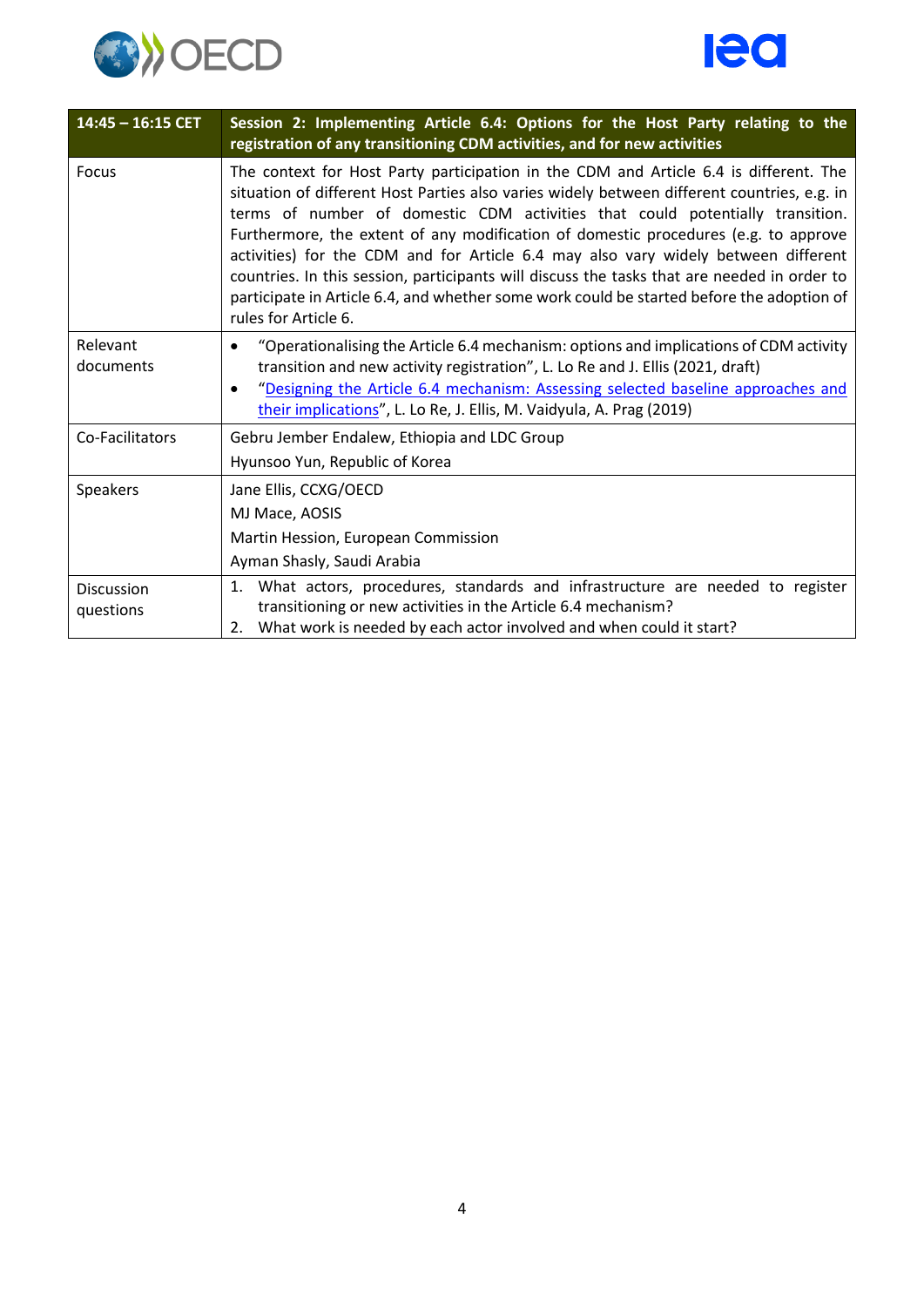



### **Tuesday 16 March 2021**

| $13:00 - 14:30$ CET     | Session 3: Implementing Article 6.4: Options for baseline methodological approaches                                                                                                                                                                                                                                                                                                                                                                                                                                                                                                                                                                                                                                                                                                                                                                                                                             |
|-------------------------|-----------------------------------------------------------------------------------------------------------------------------------------------------------------------------------------------------------------------------------------------------------------------------------------------------------------------------------------------------------------------------------------------------------------------------------------------------------------------------------------------------------------------------------------------------------------------------------------------------------------------------------------------------------------------------------------------------------------------------------------------------------------------------------------------------------------------------------------------------------------------------------------------------------------|
| Focus                   | Methodological approaches for setting baselines applicable to Article 6.4 activities are<br>currently under discussion in Article 6 negotiations. Approved baseline methodologies will<br>be needed for both new and transitioning activities. Different methodological approaches<br>as well as different assumptions and parameters can greatly affect the level of crediting<br>from activities, the attractiveness for private sector participation, and the role of the new<br>mechanism in supporting Parties in meeting their NDCs. However, reviewing and<br>potentially revising the 250+ methodologies approved in the CDM would require<br>significant resources. In this session, speakers and participants will discuss options<br>available and lessons learned from other mechanisms (including the CDM) that could<br>inform the way forward for baseline setting in the Article 6.4 mechanism. |
| Relevant<br>documents   | "Operationalising the Article 6.4 mechanism: options and implications of CDM activity<br>transition and new activity registration", L. Lo Re and J. Ellis (2021, draft)<br>"Designing the Article 6.4 mechanism: Assessing selected baseline approaches and<br>their implications", L. Lo Re, J. Ellis, M. Vaidyula, A. Prag (2019)                                                                                                                                                                                                                                                                                                                                                                                                                                                                                                                                                                             |
| Facilitator             | Felipe de Léon, Costa Rica                                                                                                                                                                                                                                                                                                                                                                                                                                                                                                                                                                                                                                                                                                                                                                                                                                                                                      |
| <b>Speakers</b>         | Kazuhisa Koakutzu, Japan<br>Marina Carrilho Soares, Brazil<br>Thomas Forth, Germany                                                                                                                                                                                                                                                                                                                                                                                                                                                                                                                                                                                                                                                                                                                                                                                                                             |
| Discussion<br>questions | 1. What are the implications of different options available for setting baselines in the<br>Article 6.4 mechanism?<br>What lessons can be learned from i.a. baseline methodologies developed under the<br>2.<br>Kyoto Protocol mechanisms and other mechanisms?                                                                                                                                                                                                                                                                                                                                                                                                                                                                                                                                                                                                                                                 |

**14:30 – 14:45 CET Break**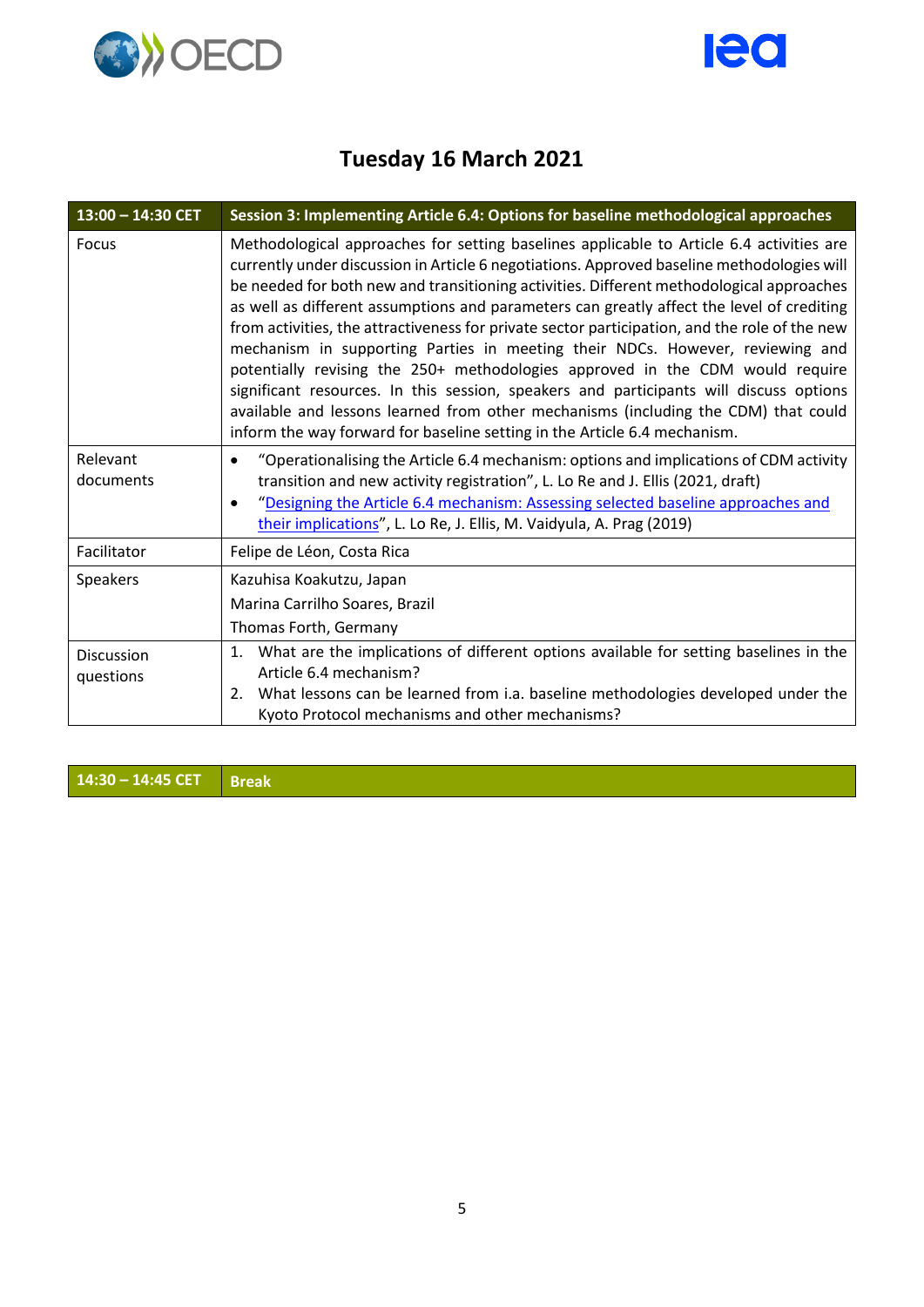



| $14:45 - 16:30$ CET     | Session 4: Sustainable COVID-19 recovery and implications for NDCs                                                                                                                                                                                                                                                                                                                                                                                                                                                                                                                                                                                                                                                                                                                                                                                                                |
|-------------------------|-----------------------------------------------------------------------------------------------------------------------------------------------------------------------------------------------------------------------------------------------------------------------------------------------------------------------------------------------------------------------------------------------------------------------------------------------------------------------------------------------------------------------------------------------------------------------------------------------------------------------------------------------------------------------------------------------------------------------------------------------------------------------------------------------------------------------------------------------------------------------------------|
| <b>Focus</b>            | Governments are developing COVID-19 recovery measures and mobilising unprecedented<br>resources to restart their economies. These measures will shape the direction of<br>economies and societies for decades and will have important implications for meeting<br>commitments under the Paris Agreement. At the same time, many countries are preparing<br>new or updated Nationally Determined Contributions (NDCs) and developing long-term<br>low emission development strategies (LT-LEDS). This provides an opportunity to align<br>COVID-19 recovery packages with ambitious climate objectives to deliver multiple<br>benefits. This session will highlight the experience of different countries in integrating<br>climate and other concerns in their COVID-19 recovery measures and how this links to and<br>impacts on their existing, updated or new NDC and LT-LEDS. |
| Relevant<br>documents   | "Addressing the COVID and climate crises: Potential economic recovery pathways<br>and their implications for climate change mitigation, NDCs and broader socio-<br>economic goals", S. Buckle, J. Ellis, A. Aguilar Jaber, M. Rocha, B. Anderson, and P.<br>Bjersér (2020)<br>"Sustainable Recovery", IEA (2020)                                                                                                                                                                                                                                                                                                                                                                                                                                                                                                                                                                  |
| Facilitator             | Simon Buckle, OECD                                                                                                                                                                                                                                                                                                                                                                                                                                                                                                                                                                                                                                                                                                                                                                                                                                                                |
| Speakers                | Himanshu Sharma, UNEP<br>Rafael Matos Martinón, Spain<br>Michael Ochieng'Okumu, Kenya<br>Diane Simiu, France<br>Rocío Rodriguez, Argentina<br>Arunabha Ghosh, CEEW India                                                                                                                                                                                                                                                                                                                                                                                                                                                                                                                                                                                                                                                                                                          |
| Discussion<br>questions | 1. What is the impact of COVID-19 recovery measures on the ambition of current and<br>future NDCs?<br>How can COVID-19 recovery measures address both short-term economic and social<br>2.<br>needs and contribute towards mid- and long-term climate objectives?                                                                                                                                                                                                                                                                                                                                                                                                                                                                                                                                                                                                                 |